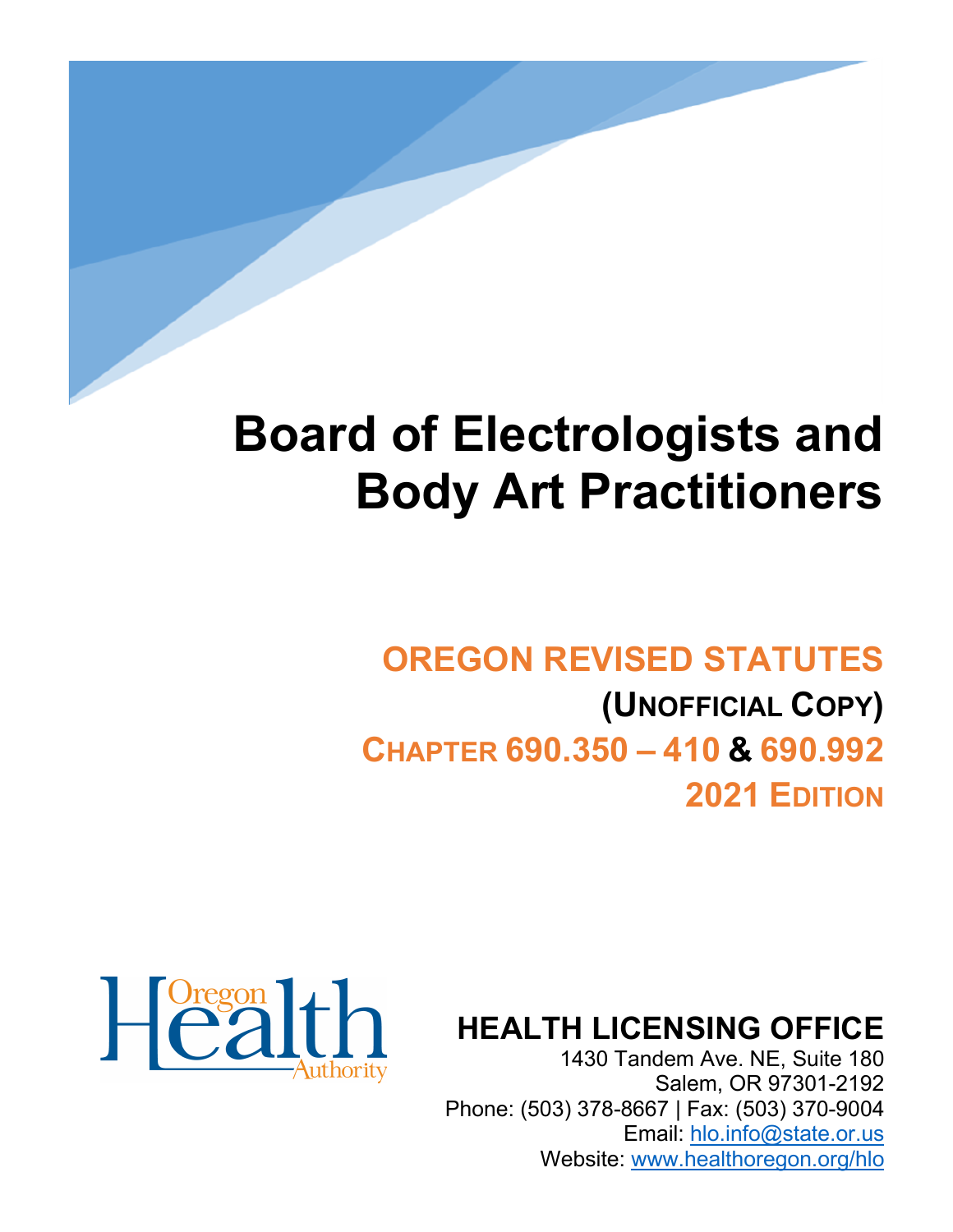### ELECTROLOGISTS AND BODY ART PRACTITIONERS

(Generally)

 **690.350 Definitions for ORS 690.350 to 690.410.** As used in ORS 690.350 to 690.410, unless the context requires otherwise:

 (1) "Body piercing" means the puncturing of a part of the body of a live human being to create a permanent hole for ornamentation or decoration.

 (2) "Dermal implanting" means the insertion of an object under the skin of a live human being for ornamentation or decoration.

 (3)(a) "Earlobe piercing" means the puncturing of the soft lower part of the external ear of a live human being for ornamentation or decoration.

(b) "Earlobe piercing" does not include the puncturing of ear cartilage.

 (4) "Electrolysis" means the process by which hair, with a series of treatments, is permanently removed from the skin by inserting a needle-conductor into the hair follicle and directing electrical energy toward the hair cell. The word "electrolysis" is used in generic form in ORS 690.350 to 690.410 and refers to modalities of galvanic electrolysis, thermolysis and combinations thereof.

 (5) "Facility" means a fixed or mobile place of business operated on a regular or irregular basis for the purpose of providing services in one or more fields of practice.

(6) "Field of practice" means:

(a) Tattooing;

(b) Body piercing;

(c) Earlobe piercing;

(d) Electrolysis;

(e) Dermal implanting; or

(f) Scarification.

(7) "License" means a written authorization issued under ORS 690.365 authorizing the holder to:

(a) Perform services in one or more fields of practice; or

(b) Operate a facility.

 (8) "Scarification" means injury of the skin to produce a scar on a live human being for permanent ornamentation or decoration.

 (9) "Tattooing" means the process by which a live human being is marked or colored by insertion of nontoxic dyes or pigments to form indelible marks for ornamentation or decoration.

 (10) "Temporary license" means a written authorization issued under ORS 690.365 temporarily authorizing the holder to:

(a) Perform services in a field of practice; or

 (b) Operate a facility. [1987 c.698 §1; 1993 c.30 §1; 1993 c.45 §300; 1999 c.885 §37; 2003 c.547 §51; 2005 c.648 §66; 2011 c.346 §8; 2013 c.82 §4]

 **690.355** [1987 c.698 §2; 1989 c.171 §82; 1993 c.30 §2; 1999 c.885 §38; 2005 c.648 §67; repealed by 2011 c.346 §33]

 **690.360 Prohibited acts; exceptions.** (1) A person may not:

 (a) Perform or attempt to perform services in a field of practice without a license to perform services in that field of practice;

(b) Perform or attempt to perform services in a field of practice outside a licensed facility;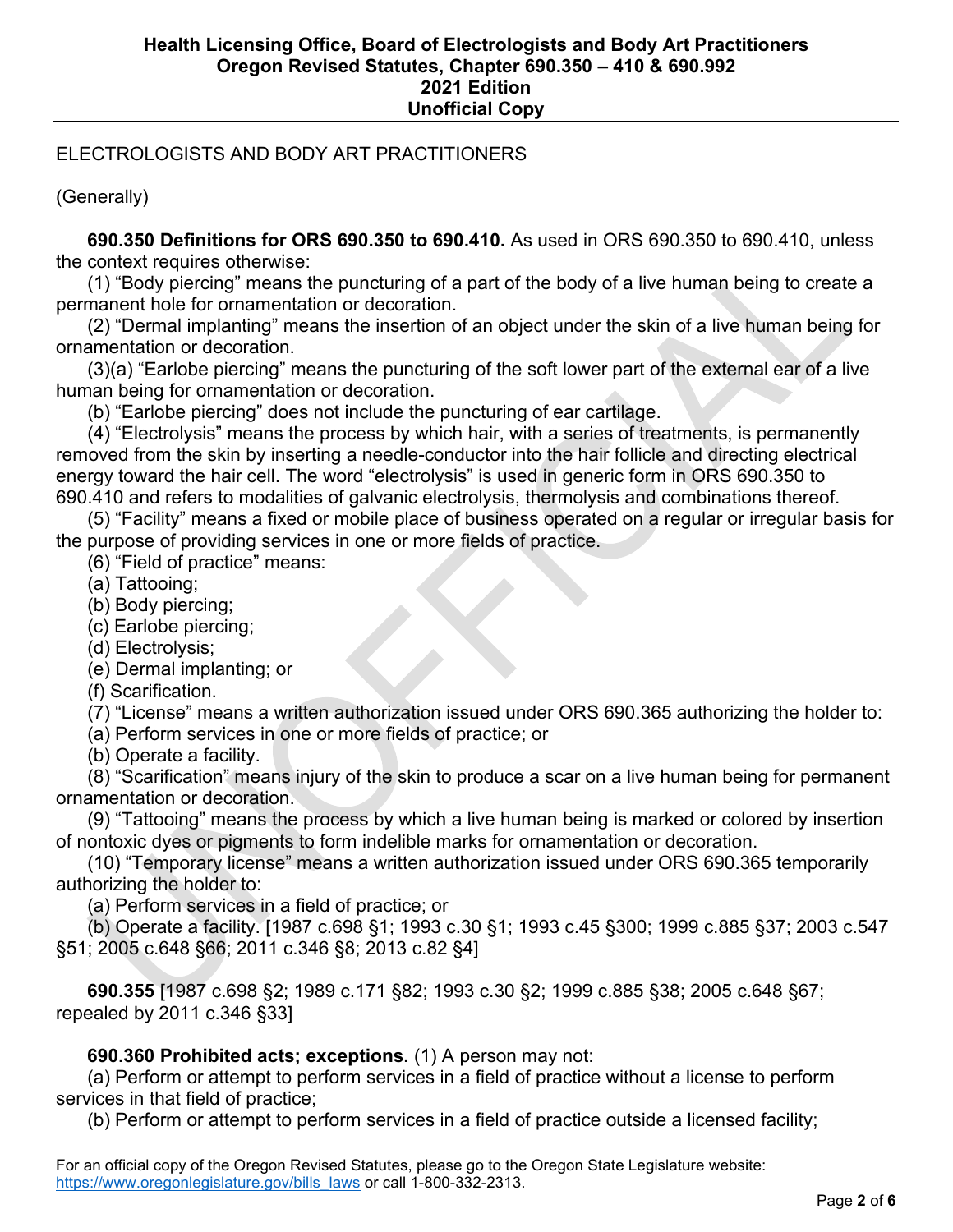(c) Display a sign or in any way advertise or purport to offer services in a field of practice without a license to perform services in that field of practice;

 (d) Operate a facility, display a sign or in any way advertise or purport to offer services in a field of practice in a facility without a license to operate a facility or a temporary license to operate a facility;

(e) Knowingly make a false statement on an application to obtain or renew a license;

 (f) Allow an individual in the employ or under the supervision or control of the person to perform services in a field of practice without a license to perform services in that field of practice;

(g) Sell, barter or offer to sell or barter a document evidencing a license;

 (h) Purchase or procure by barter a document evidencing a license with intent to use the document as evidence of the person's qualification to provide services in a field of practice;

(i) Materially alter with fraudulent intent a license or temporary license; or

 (j) Use or attempt to use a fraudulently obtained, counterfeited or materially altered license or temporary license.

 (2) ORS 690.350 to 690.410 do not limit, preclude or otherwise interfere with the practice of other persons or health care providers licensed in this state.

(3) Subsection  $(1)(a)$ ,  $(b)$  or  $(d)$  of this section does not apply to:

 (a) A student while engaged in training at the direction of and under the direct supervision of the faculty of a school licensed under ORS 345.010 to 345.450 to teach a field of practice; or

 (b) An individual self-administering body piercing. [1987 c.698 §13; 1993 c.30 §3; 2003 c.547 §52; 2011 c.346 §11; 2013 c.314 §44]

(Licensing)

 **690.365 License to perform services and facility licenses; qualifications; inspection; posting requirement; temporary licenses.** (1)(a) The Health Licensing Office shall issue a license to perform services in a field of practice to an applicant who:

(A) Shows to the satisfaction of the office that the applicant:

(i) Is at least 18 years of age;

(ii) Has a high school diploma or equivalent education; and

 (iii) Has submitted evidence of completion of education and training prescribed and approved by the office;

(B) Has passed an examination approved, administered or recognized by the office; and

(C) Pays the applicable fees established under ORS 676.576.

 (b) The office may issue a temporary license to perform services in a field of practice as prescribed by office rule.

(2)(a) The office shall issue a license to operate a facility to a person who:

(A) Files an application in the form and manner prescribed by the office;

(B) Pays the applicable fees established under ORS 676.576; and

(C) Complies with other requirements established by the office by rule.

 (b) The office shall conduct periodic inspections of facilities to determine compliance with safety, infection control and sterilization requirements.

 (c) A person holding a license to operate a facility must post the license in a conspicuous place at all times on the premises of the facility.

 (d) The office may issue a temporary license to operate a facility in accordance with rules adopted by the office. [1987 c.698 §3; 1993 c.30 §4; 2001 c.104 §264; 2003 c.547 §53; 2005 c.648 §68; 2009 c.701 §46; 2011 c.346 §12; 2013 c.314 §45; 2013 c.568 §93]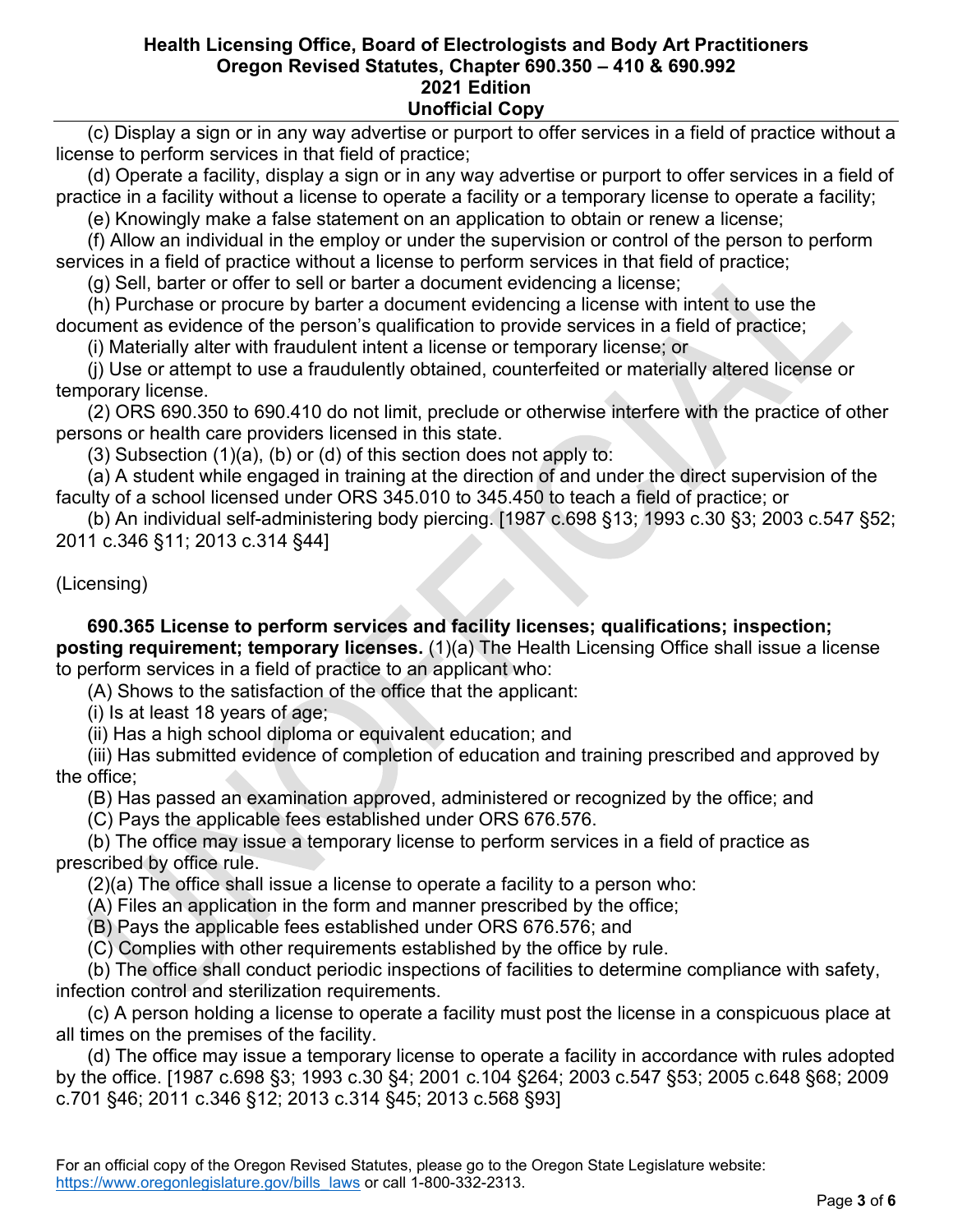**690.370 Examinations; rules.** The Health Licensing Office shall offer an examination for applicants for licenses to perform services in each field of practice at least twice a year. An applicant who fails any part of the examination may retake the failed section in accordance with rules adopted by the office. [1987 c.698 §4; 2001 c.104 §265; 2003 c.547 §54; 2005 c.648 §69; 2011 c.346 §13; 2013 c.568 §94]

 **690.380 Display of license required; notice to Health Licensing Office of place of business; notice to licensees.** (1) A person who holds a license under ORS 690.350 to 690.410 shall notify the Health Licensing Office in writing of the regular address of the place or places where the person performs or intends to perform services in a field of practice and shall keep the license conspicuously posted in the place of business at all times.

 (2) The office shall keep a record of the place or places of business of each person who holds a license.

 (3) Any notice required to be given by the office to a person who holds a license may be given by mailing the notice to the address of the last place of business of which the person has notified the office. [1987 c.698 §8; 1993 c.30 §5; 2001 c.104 §266; 2003 c.547 §55; 2005 c.648 §70; 2011 c.346 §14; 2013 c.568 §95]

 **690.385 License renewal.** (1) To renew a license issued under ORS 690.365, the licensee must submit to the Health Licensing Office:

(a) A completed renewal application;

(b) The applicable renewal fee established under ORS 676.576; and

 (c) Satisfactory evidence of having completed any required continuing education credits on or before the expiration date of the license as specified by office rule.

 (2) A temporary license issued under ORS 690.365 expires as established by the office by rule. [1987 c.698 §9; 1993 c.30 §6; 2001 c.104 §267; 2003 c.547 §56; 2005 c.648 §71; 2009 c.701 §47; 2011 c.346 §15; 2013 c.314 §46; 2013 c.568 §96]

 **690.390 Required standards for practitioners; rules.** The Health Licensing Office shall establish standards for practitioners in a field of practice. The standards must require:

 (1) That instruments used in a field of practice be sterilized in accordance with methods approved by the rules of the office;

 (2) A practitioner working in a field of practice to be equipped with appropriate sterilizing equipment, hot and cold running water and a covered waste receptacle; and

 (3) A practitioner working in a field of practice to keep case history cards for each client. [1987 c.698 §11; 1993 c.30 §7; 2005 c.648 §72; 2011 c.346 §16; 2013 c.568 §97]

 **690.395** [1987 c.698 §10; 1993 c.30 §8; 2001 c.104 §268; repealed by 2003 c.547 §118]

 **690.400** [1987 c.698 §12; repealed by 2003 c.547 §118]

(Board of Electrologists and Body Art Practitioners and Health Licensing Office)

 **690.401 Board of Electrologists and Body Art Practitioners.** (1) There is established within the Health Licensing Office the Board of Electrologists and Body Art Practitioners, to advise the office with regard to the regulation of fields of practice. The board consists of seven members appointed by the Governor.

For an official copy of the Oregon Revised Statutes, please go to the Oregon State Legislature website: [https://www.oregonlegislature.gov/bills\\_laws](https://www.oregonlegislature.gov/bills_laws) or call 1-800-332-2313. (2) Members of the board must be residents of this state. Of the members of the board: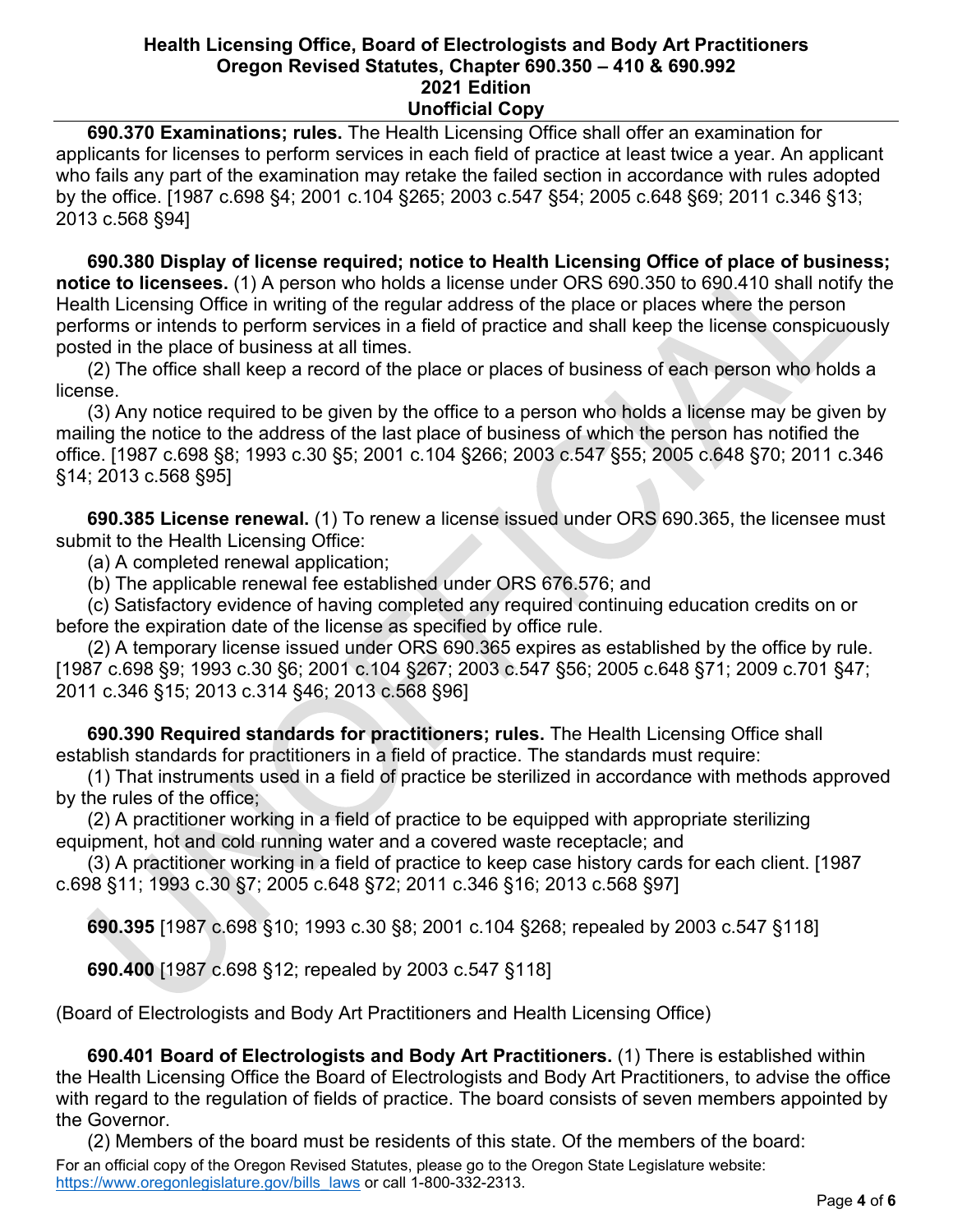(a) Two members must be licensed under ORS 690.365 to perform body piercing, dermal implanting or scarification;

(b) One member must be licensed under ORS 690.365 to practice electrolysis;

(c) Two members must be licensed under ORS 690.365 to perform tattooing;

(d) One member must be licensed under ORS chapter 677, 678 or 685; and

 (e) One member must be a member of the public who does not possess the professional qualifications of the other members.

 (3) The term of office of each member of the board is four years, but a member serves at the pleasure of the Governor. The Governor shall fill vacancies by appointment for the unexpired term. A member shall hold the member's office until the appointment and qualification of a successor. A member is eligible for reappointment. If a person serves two consecutive full terms, a period of at least four years must elapse before the person is eligible for appointment to serve on the board.

(4) The board shall meet at least once per year.

 (5) Members of the board are entitled to compensation and reimbursement of expenses as provided in ORS 292.495. [2011 c.346 §10; 2013 c.568 §98; 2015 c.56 §1]

## **690.405 Powers and duties of Health Licensing Office relating to body art practices;**

**rules.** (1) The Health Licensing Office shall:

 (a) Determine the qualifications, training, education and fitness of applicants for licenses, renewal of licenses and reciprocal licenses;

(b) Adopt rules as necessary to administer ORS 690.350 to 690.410;

(c) Issue, deny, revoke, suspend and renew licenses;

(d) Maintain a public record of persons holding licenses;

 (e) Establish standards of practice and professional responsibility for persons licensed by the office to perform services in a field of practice;

(f) Select licensing examinations;

(g) Provide for waivers of examinations as appropriate;

(h) Appoint representatives to conduct or supervise examinations of applicants for licensure;

(i) Inspect the facilities of persons who perform services in one or more fields of practice; and

(j) Issue temporary licenses to qualified applicants in accordance with rules adopted by the office.

 (2) Before the office adopts rules regulating body piercing of genitals or dermal implanting, the office shall consult with the Oregon Medical Board to ensure that the rules protect public safety.

 (3) The office may consult with the Oregon Medical Board before adopting rules relating to other body art practices. [1987 c.698 §15; 1993 c.30 §9; 1999 c.885 §39; 2003 c.547 §59; 2005 c.648 §73; 2009 c.701 §48; 2011 c.346 §17; 2013 c.314 §47; 2013 c.568 §99]

 **690.407 Disciplinary authority of Health Licensing Office.** In the manner prescribed in ORS chapter 183 for contested cases, the Health Licensing Office may impose a form of discipline listed in ORS 676.612 against any person performing services in a field of practice for any of the grounds listed in ORS 676.612, and for any violation of the provisions of ORS 690.350 to 690.410, or the rules adopted thereunder. [2003 c.547 §57; 2005 c.648 §74; 2011 c.346 §18; 2013 c.568 §100]

 **690.410 Minimum standards of education and training; rules; schools.** (1) The Health Licensing Office, in accordance with ORS chapter 183 and in consultation with the Board of Electrologists and Body Art Practitioners, shall adopt by rule minimum standards of education and training requirements for each field of practice.

For an official copy of the Oregon Revised Statutes, please go to the Oregon State Legislature website: [https://www.oregonlegislature.gov/bills\\_laws](https://www.oregonlegislature.gov/bills_laws) or call 1-800-332-2313. (2) The office shall approve courses in each field of practice. To obtain approval of a course, the provider of a course must submit an outline of instruction to the office and the Department of